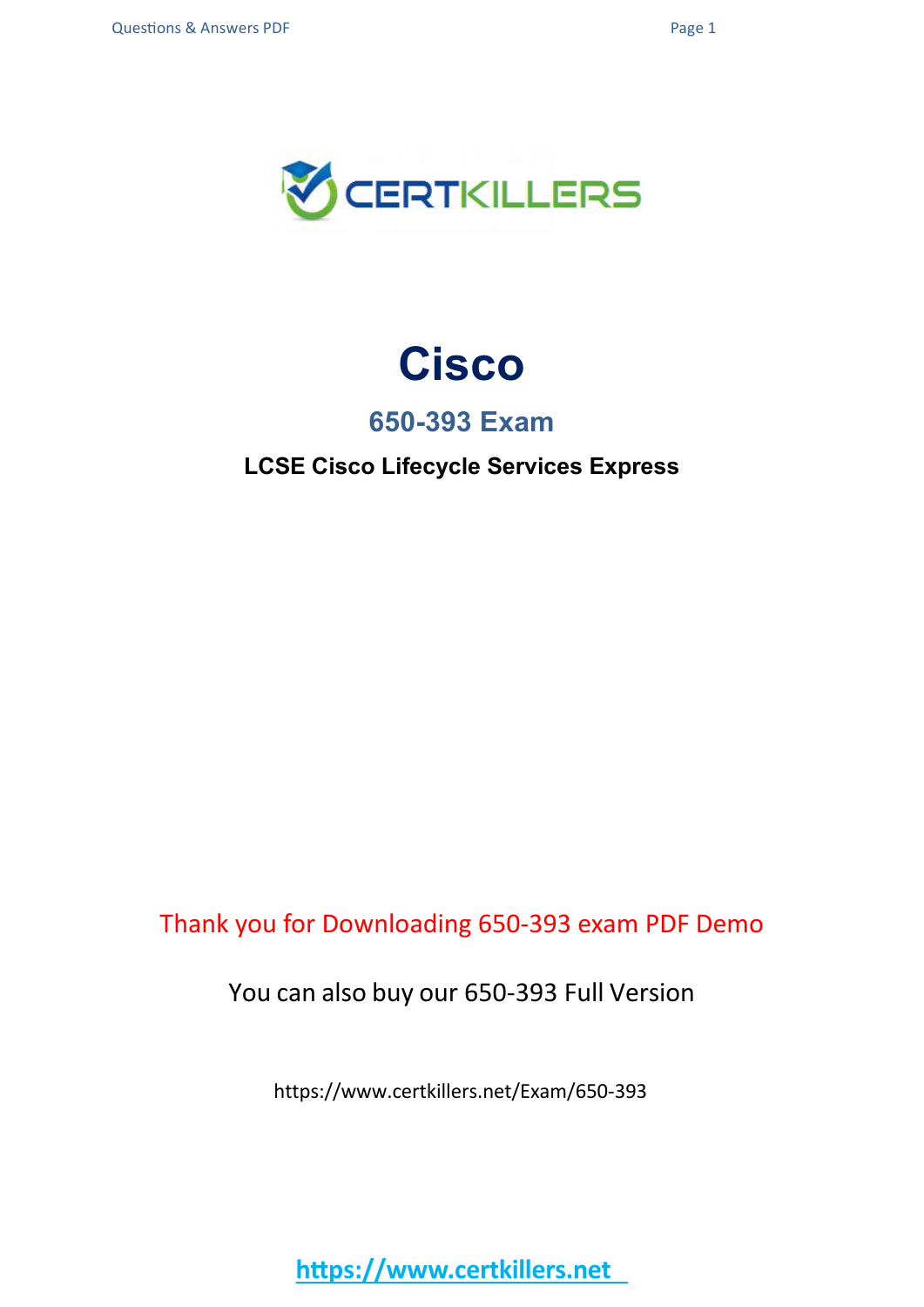#### **Question: 1**

Which three best describe the partner benefits of the Cisco Lifecycle Services approach? (Choose three.)

- A. Improve customer satisfaction rates
- B. Improve the skill sets of their staff members
- C. Increase their staff productivity
- D. Reduce the risk involved with deploying and supporting new and complex technologies
- E. Improve response times for network outages
- F. Help ensure that suppliers are meeting metrics

**Answer: A,C,D**

#### **Question: 2**

Which three of these service components are in the design phase? (Choose three.) Select exactly 3 answer(s) from the following:

- A. Account Qualification and Planning
- B. Detailed Design Development
- C. Staff Training
- D. Systems Acceptance Test Plan Development
- E. Staging Plan Development
- F. Site Readiness Assessment

**Answer: B,D,E**

#### **Question: 3**

Which prepare phase service component involves providing a customer with a financial justification for adopting a technology? Select exactly 1 answer(s) from the following:

- A. Technology Strategy Development
- B. High-Level Design Development
- C. Business Case Development
- D. Proof of Concept

**Answer: C**

#### **Question: 4**

Choose the most accurate statement regarding the account qualification and planning service component in the prepare phase. Select exactly 1 answer(s) from the following:

**https://www.certkillers.net**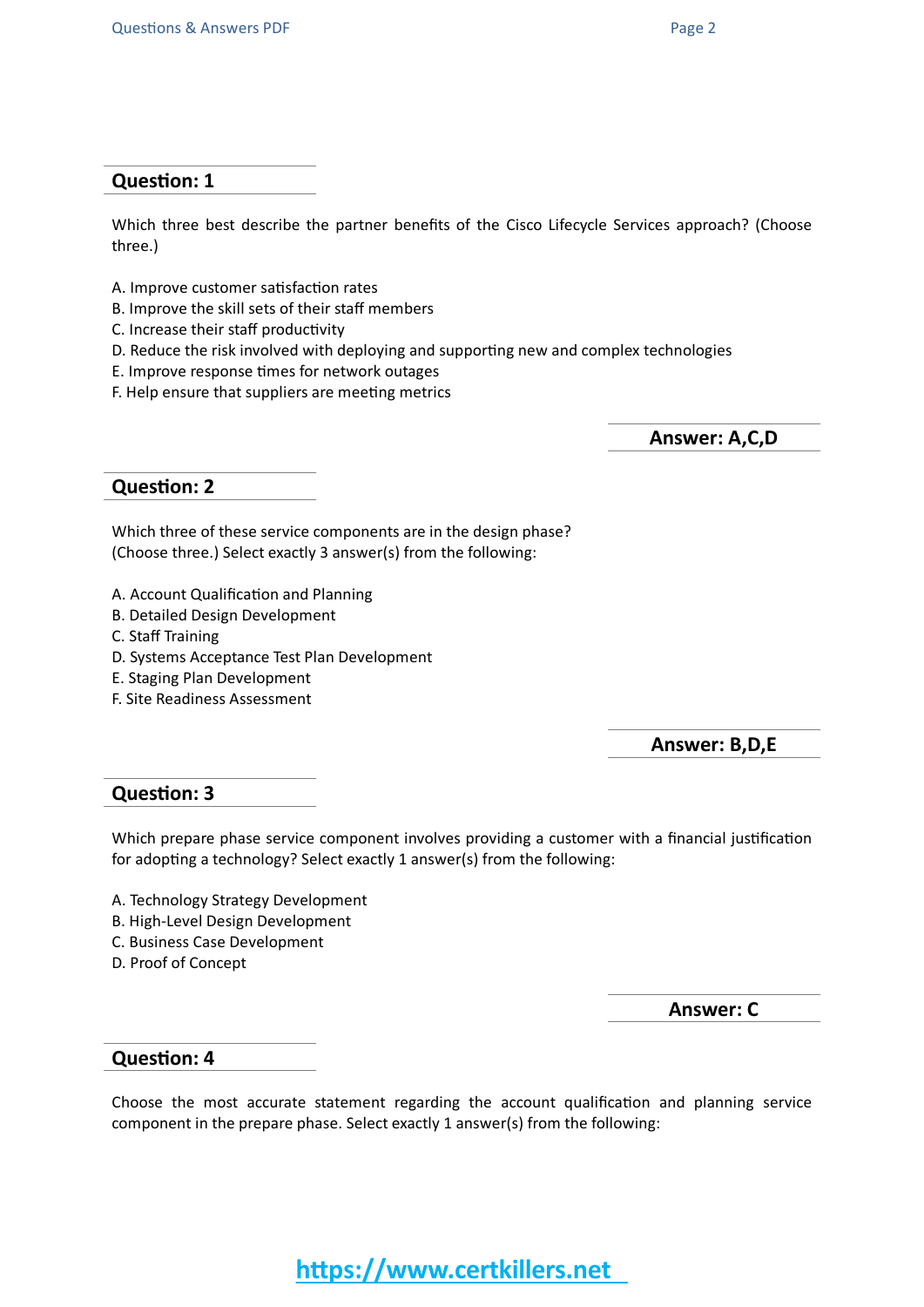A. providing a partner with information regarding customer acceptance of a new Solution

B. providing information regarding current network infrastructure readiness

C. using stakeholder interviews to identify stakeholders and decision-makers, high-level solution requirements, timelines, and the scope of an opportunity

D. adjusting a solution to account for acustomers physical site characteristics

**Answer: C**

#### **Question: 5**

Which definition best describes the staff training service component within the implement phase? Select exactly 1 answer(s) from the following:

A. improving the network management system and the performance and functionality of infrastructure operations

B. providing a step-by-step plan that details the installation and service-commission tasks required in order to create a controlled-implementation environment that emulates a customer network

C. developing and implementing a training plan using classes, workshops, or e-learning courses

D. compiling a training manual for use in ongoing operations

E. reducing the risk of downtime due to facilities-related problems

**Answer: C**